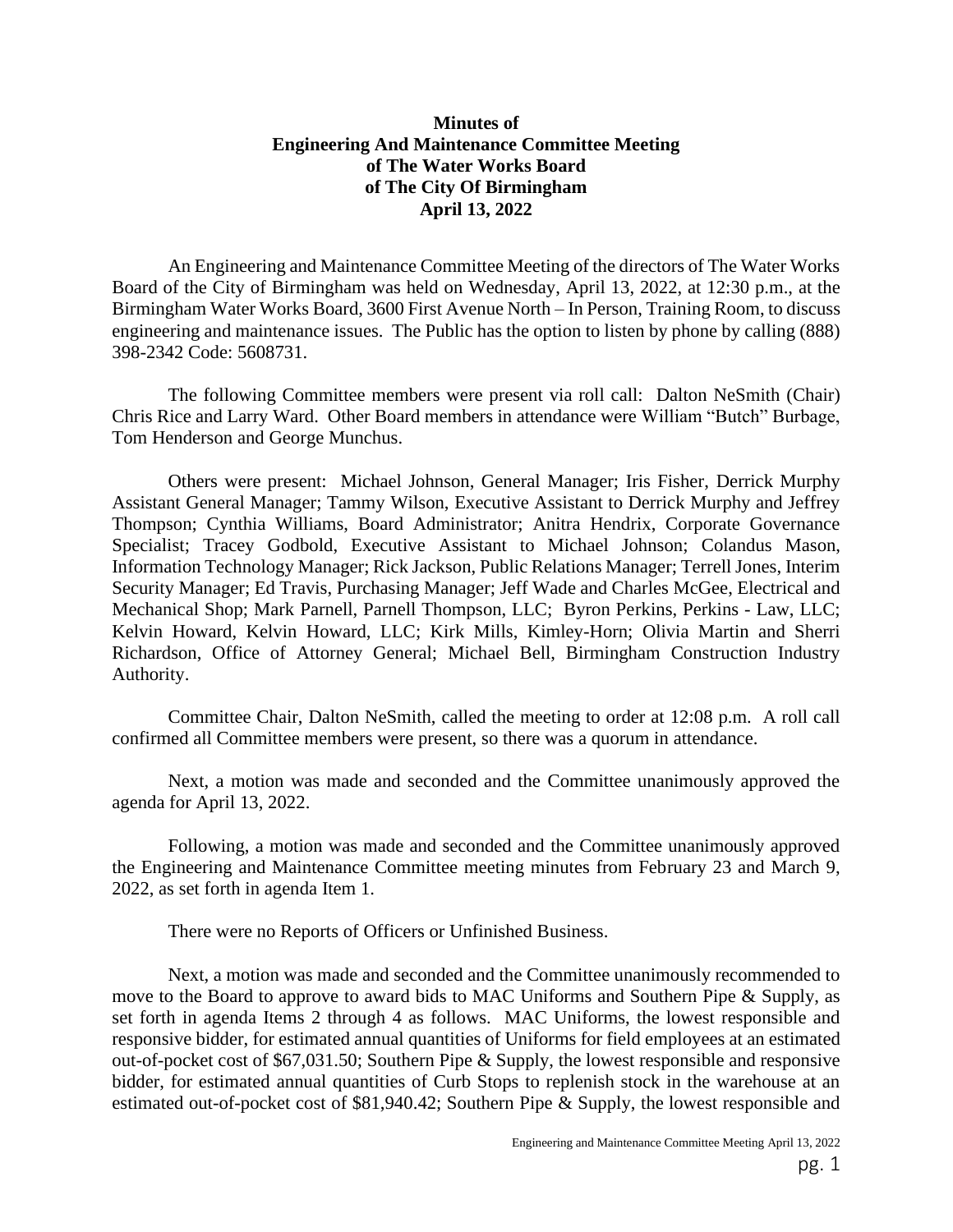responsive bidder, for estimated annual quantities of Unions to replenish stock in the warehouse at an estimated out-of-pocket cost of \$89,687.72. Each item was read into the record by GM Johnson.

Following, a motion was made and seconded and the Committee unanimously recommended to move to the Board to exercise its bid option to extend a final 12-month contract to Metro Mechanical, the lowest responsible and responsible bidder, for the HVAC Maintenance Agreement for services needed at the Main Campus in addition to quarterly service for SCADA Cabinets at all plant sites at an estimated out-of-pocket cost of \$54,254.00, as set forth in agenda Item 5. Director Rice asked about the lack of minority participation. AGM Murphy explained that some HUBs may be included when the actual repairs are made. Michael Bell added that Birmingham Water Works (BWW) maintains an active vendor HUB list.

Next, Director Burbage asked for a status on the integrity of the dam at Lake Purdy, stating that he was particularly concerned following the torrential rains the Birmingham area has experienced recently. AGM Murphy responded and said that he would provide an update. Director Rice asked for an update on all Capital Projects in a Committee or Board meeting. Director Ward stated he had concerns about the Lake Purdy Dam as well. Director Munchus said he believed all BWW dams should be included in the update.

As there was no further business before the Committee, a motion was made and seconded and the Committee adjourned at 12:24 p.m.

 $\sqrt{S/}$ 

 Michael Johnson General Manager

 $/$ S/ $\frac{1}{2}$ Dalton NeSmith Assistant Secretary/Treasurer